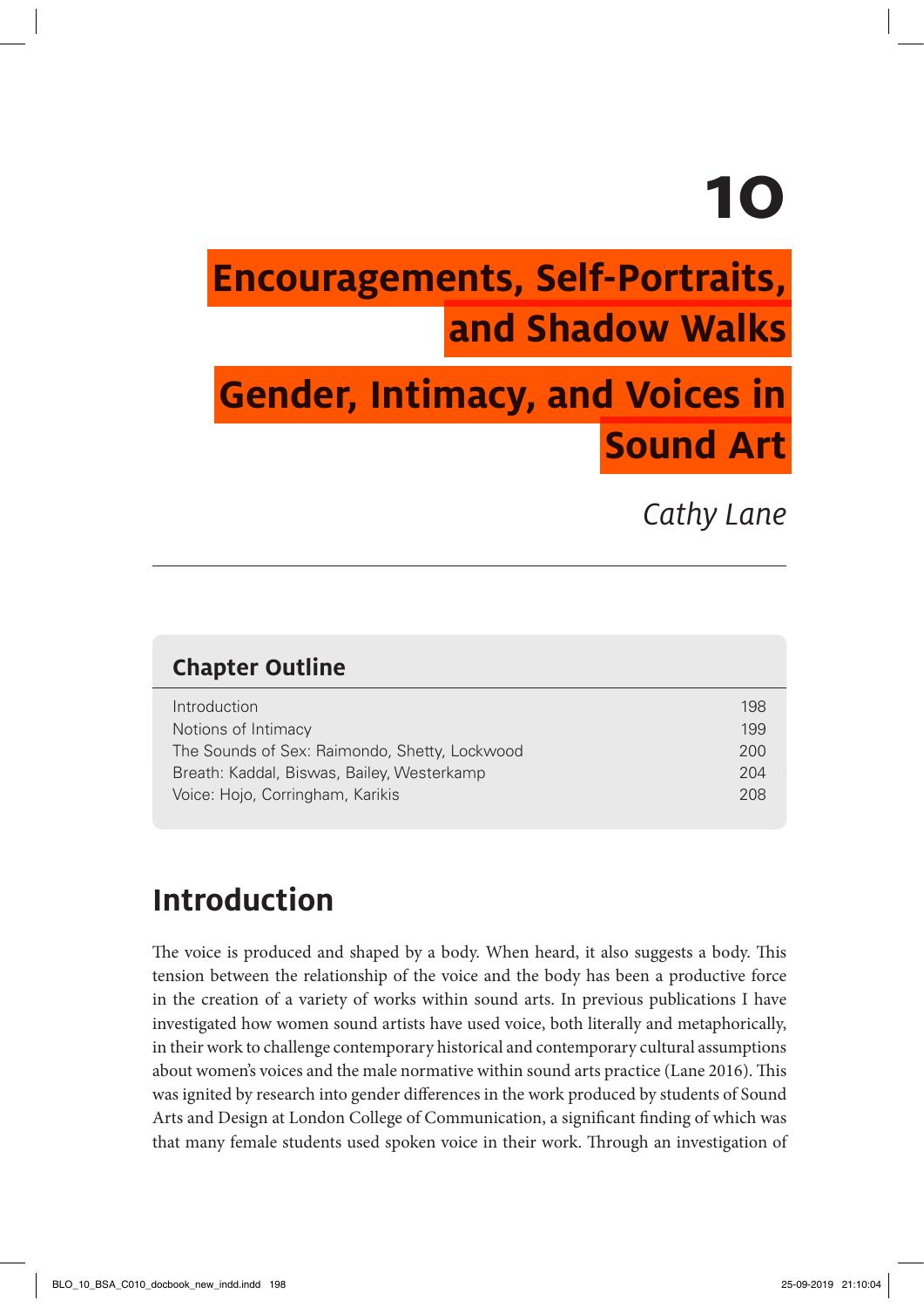some of the ways that women's voices have been demonized and ridiculed within the public sphere and the analysis of how voice was being used in works by sound artists Hildegard Westerkamp, Janet Cardif, and Jasmeen Patheja the paper went on to conclude that

"The act of using one's own voice and language in one's own way is a radical move within electroacoustic music and sound art and women sound artists use voices, their own and others, in ways that subvert commonly held historic, socio-cultural prejudices against the existence of women's voices in public spaces. (Lane 2016, 109)

In subsequent presentations (Lane 2017) this research has been extended and developed to consider some of the mechanisms by which some voices have been excluded from the sound arts canon through an uncritical acceptance of what Jennifer Stoever-Ackermann has termed our "raced, gendered, and historicized 'listening ears'" (Stoever-Ackerman 2010) accompanied by an obedience to normative notions of attentive and "expert" listening. In recent work this has been further developed by investigating the ways that the separation of the voice from the body has offered ways of silencing women in the public sphere through likening them to animals, and also allowed artists such as Laurie Anderson to play with creating new persona through manipulation of the voice (Lane 2018).

Examining works by a variety of contemporary artists who work primarily with sound, this chapter aims to look at how the voice and voiced sounds, such as audible breathing and other nonlinguistic utterances, are used to both express and investigate notions of intimacy and their relation to gender. I have chosen to group the works together according to the category of sound used in the work, namely the sounds of female sexual pleasure, breath, and voice. In each case, these sounds are used by the artists to explore or express signifcantly diferent aspects of intimate experience and their relationship to notions of public, private, and political. Of course the works share aspects in common that transcend the choice of sounding material and where possible these will be discussed in relation to each other.

### **Notions of Intimacy**

Intimacy between people always involves some form of closeness; this can variously be interpreted as afnity, rapport, warmth, or understanding, all of which can be understood in terms of the space or proximity between two or more beings. While a variety of forms of intimacy have been identifed—including emotional, experiential, cognitive, intellectual (Kakabadse and Kakabadse 2004); recreational, fnancial (Tran 2017); spiritual (Tartakovsky); and aesthetic and unconditional (Kamal 2015)—the form of intimacy that most commonly comes to mind for most people is probably physical or sexual. At the root of sexual and physical intimacy are strict codes of space, proximity, appropriateness, and consent. These codes also apply to the sonic expression of sexual or physical *intimacy*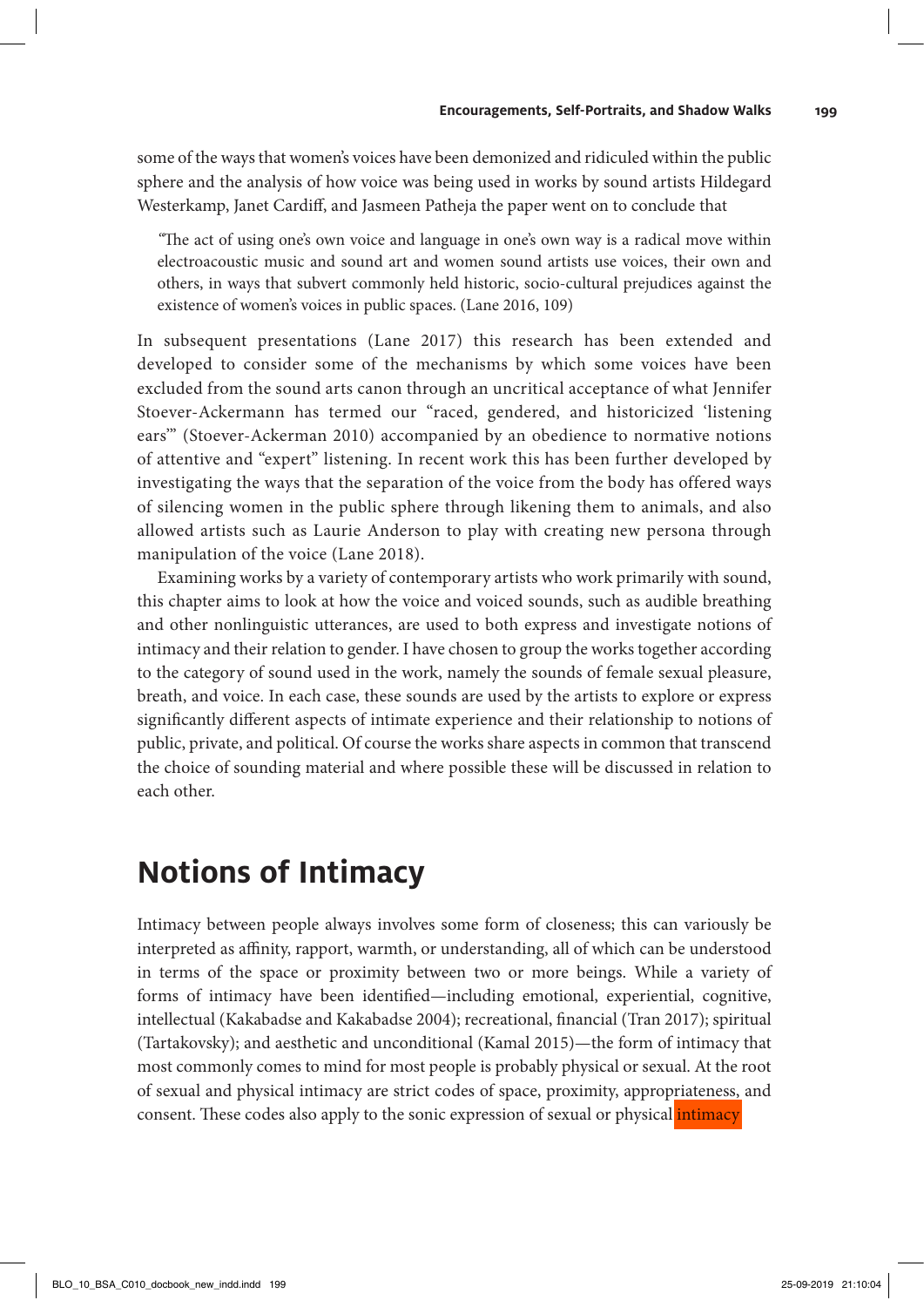## **The Sounds of Sex: Raimondo, Shetty, Lockwood**

Brussels-based, Italian artist Anna Raimondo works across sound, performance, and radio. Much of her work questions and ofen transgresses notions of public and private space. *Féminisme quotidien #1—voyage au Maroc, 2017*, a work in the series *Daily Feminism*, consists of fve screen-printed T-shirts, a series of photos, sound recordings, and wall texts. Each T-shirt broadcasts statements that sounds like a private thought: "If you fnd me provocative then look away"; "Your daughter's body does not belong to you"; and "I am not a piece of meat." The gallery exhibition featured a series of "tourist" photographs of Raimondo posing at well-known sites in Rabat wearing these garments. Wall texts chosen by the artist extended the textual commentary, and the T-shirts were available for sale so that gallery visitors could "contaminate more and more the urban space with these sentences" (Raimondo, e-mail to author, August 25, 2018). The sentences were all from Moroccan women who had been invited by Raimondo to send her a sentence that they would like to share in a public space. This transgressive insertion of the women's private thoughts into the public space through the imprint of their words on the body of another woman publicly ventriloquizes and broadcasts them into the public arena. Whilst it echoes the long history of political and campaign-based marketing and publicity from many causes through slogan T-shirts (notable examples in the United Kingdom being Vivienne Westwood and Malcom McLaren's "God save the Queen" punk T-shirts from the 1970s; and Katharine Hamnett's political slogan "Choose Life" T-shirts from the 1980s) and the plethora of printed T-shirts sold by social and political groups, it difers from them in that these are not calls to action but expressions of inner private thoughts. The anonymizing of the original authors of the words and their journey from internal to external, from the body of a Moroccan woman to that of a European woman, potentially provides a safety net for the women concerned and allows the unfettered circulation of their intimate thoughts in the public realm.

In her 2014 video work *Encouragements*, Raimondo is seen travelling around the city of Brussels constantly talking into her mobile phone, loudly broadcasting "encouragements" gathered from women of different ages, origins, and sexual and religious backgrounds. The phrases sound as if they might have been said by women to other women in private.

"You don't owe prettiness to anyone. Not to your partner, not to random men on the street. You don't owe it to your mother, you don't owe it to your children, you don't owe it to civilization in general. Prettiness is not a rent you pay for occupying a space marked 'female'"; or "Women need to think of themselves as predators rather than prey. I want you to be a solid strong free women, one who trusts herself "; as well as some more clichéd or generalized sayings: "Every choice is a surrender"; or "A life lived in fear is a life half lived." Around fve minutes into the video the transgression ramps up as the intimate and still generally taboo, even among women, subject of female masturbation is mentioned loudly by Raimondo whilst sitting at a café table near two young men, "I also think women are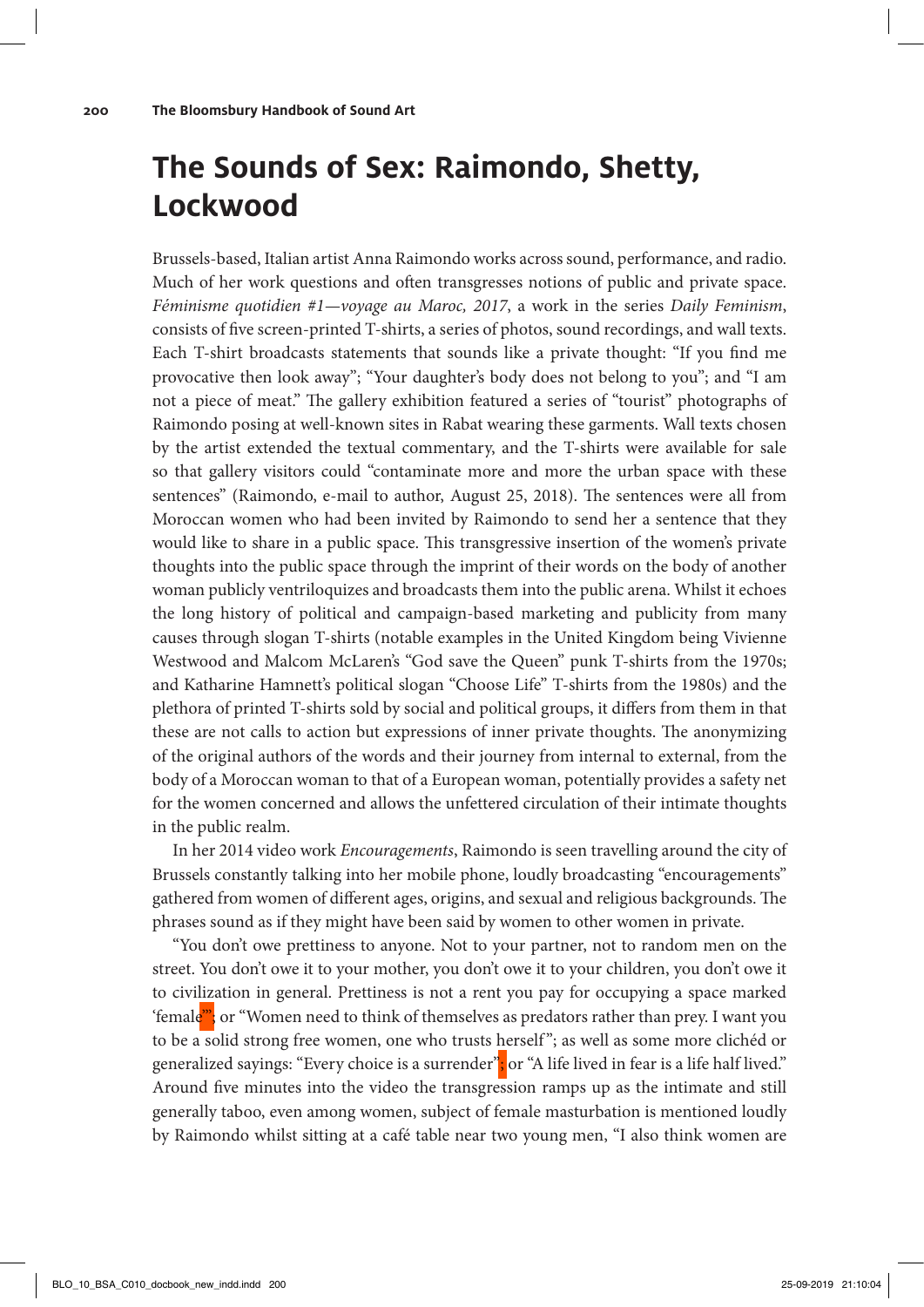denied masturbation even more severely than men, and that's another way of control," who obviously both fnd the whole conversation slightly uncomfortable. A little later in the video we see Raimondo pacing in the park close to a man and woman sitting on the grass with their three dogs. Just after she pronounces that "women have something really special to ofer in terms of helping our society grow sexually" they ask her to go away—she has got too close, overlapped intimate spaces, and has intruded in their invisible private space physically, sonically, and emotionally. These public broadcastings of words, once offered in more intimate circumstances through the travelling physical body of Raimondo, ofer incursions into other intimate exchanges taking place between people around the city, as her physical proximity interrupts their own expressions of intimacy, forcing them to listen to her telephone conversation or to engage with the words on the T-shirt by being asked to photograph Raimondo. At times they also transgress what is acceptable in public by their subject matter.

This is taken a step further with the 2012 video work *How to make your day exciting*, in which we see Raimondo traveling through London on public transport. Despite wearing headphones, what she seems to be listening to can be heard by all around her and as she moves through these spaces she broadcasts a sonic composition made primarily from the soundtracks of pornographic flms of women having sex. As these sounds infltrate various forms of public transport we see most passengers studiously ignoring them, looking vaguely embarrassed but acting as if they cannot hear them at all. The sounds are ignored, denied, no one challenges her; it is as if they do not exist, but we the viewer are aware that they can hear them and act as witness to Raimondo's nonchalance and their discomfort with these sounds.

The sounds of sexual intimacy feature in a number of other works. Bangalore-based artist Yashas Shetty's T*e Nine Billion Names of God* is a program that downloads pornography and looks for points where the participants shout out "god"—in the hope of collecting nine billion, and while it's doing that it uses all the tropes of artifcial intelligence (AI) and machine learning to learn how to better identify the sound of the word across different voices and accents. The work takes its name from a 1953 short story by British science fiction writer Arthur C. Clarke. The story is set in Tibet where monks aiming to list all of the names of God rent a computer and Western computer programmers to help them with the task. They believe that once the task is completed the world will end. Shetty's program started collecting these invocations in January 2017 and he calculates that around 7,000 sound clips were gathered in the frst 18 months. Tis work in progress is funny, which is relatively unusual in a work of sound art, but it also shows how ofen the same words are uttered in acts of sexual intimacy, or maybe how the pornography industry thinks people should verbalize and sound in moments of sexual intimacy. On listening to the sound fles, which are collected and made available online every week, it is striking that around one in ten or less of the sound clips are from male-sounding voices, the vast majority being orgasmic expressions from female-sounding voices. This probably tells us less about gendered cultures of sexual intimacy than it tells us about who the main consumers of pornography are and how in these cases the female voice stands in for the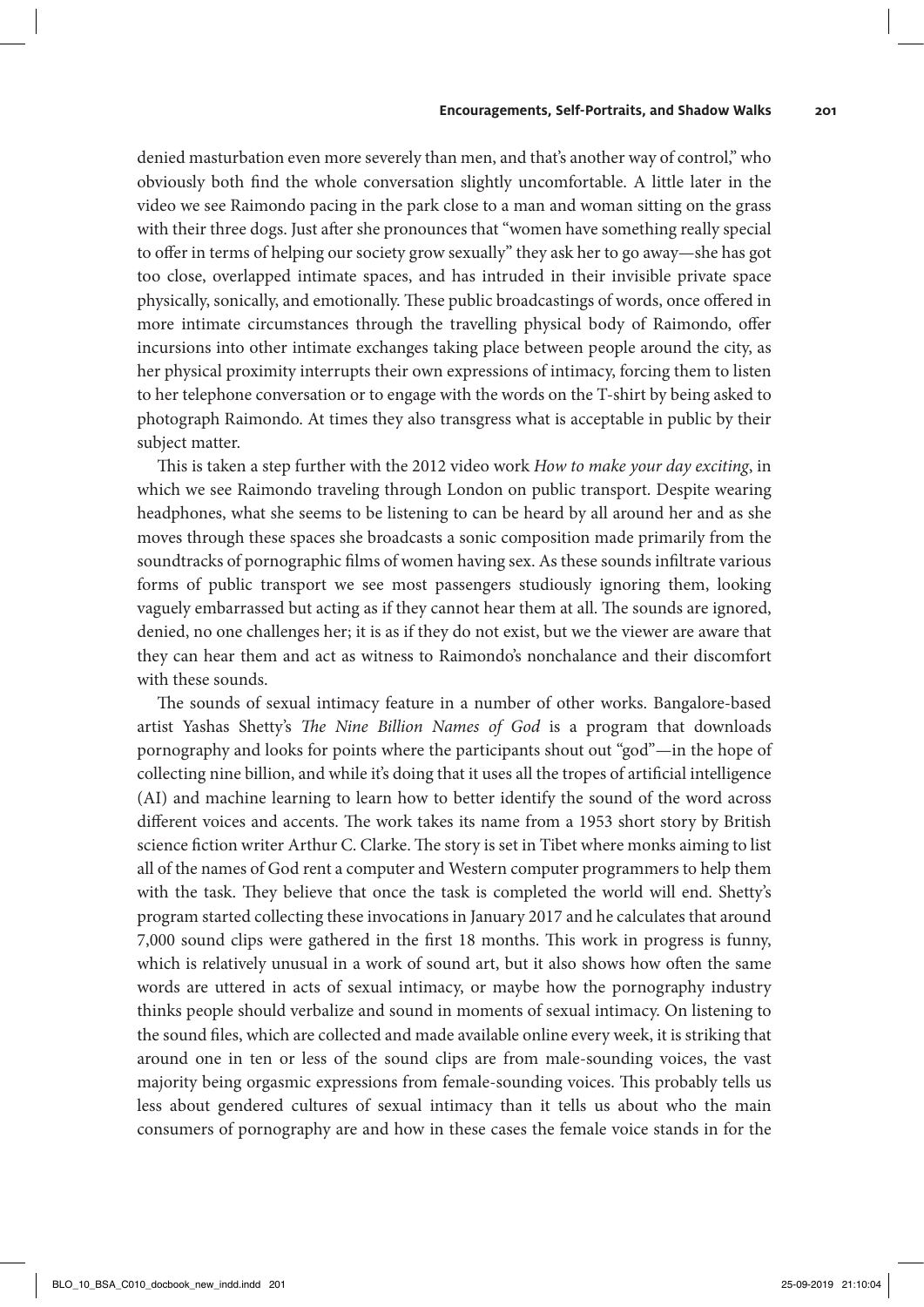image of a passive female who is being sexually pleasured and "driven mad" by a largely silent man in terms of the on-screen action, the sound file, and the consumer. These expressions of sexual intimacy are being performed largely by noisy women for consumption by silent men.

In their 1996 paper "Aural Sex: The Female Orgasm in Popular Sound" John Corbett and Terri Kapsalis ask

what do recorded female sex vocalizations become *evidence* of? Whose pleasure is being represented? On one hand, these vocalizations are conventionally designed to provide sexual arousal for a male listener. . . . As evidence of the truth of her orgasm and the truth of his/her ability to bring her to orgasm, the listener is ofered the sound of uncontrollable female passion. Sound is used to verify her pleasure and his/her prowess. (Corbett and Kapsalis 1996, 104)

It is also one of the few occasions when it is desirable that women make loud sounds: "evidence of female sexual pleasure is usually deferred to the aural sphere, hence, within mainstream pornography and mass culture alike, where male sexual pleasure is accompanied by what Williams calls the 'frenzy of the visible,' female sexual pleasure is better thought of in terms of a 'frenzy of the audible'" (Corbett and Kapsalis 1996, 103), where the greater the volume the greater the imagined force of orgasm. Corbett and Kapsalis point out that "the vocal ejaculations of climaxing women are a prominent, perhaps *the* prominent, feature of representations of female sexual pleasure in main-stream porn and popular culture at large" (Corbett and Kapsalis 1996). They postulate that the lack of policing of audio does, in the authors' opinion, mean that female sex sounds constitute a "more viable, less prohibited, and therefore more publicly available form of representation than, for instance, the less ambiguous, more easily recognized money shot" (Corbett and Kapsalis 1996, 104).

Before moving on to expand this discussion of intimacy, voice, and gender within sound art I would like to consider a third sound work that uses sounds of a female orgasm. New Zealand-born, US-based composer Annea Lockwood's 1970 tape work, *Tiger Balm*, was created while Lockwood was still living in the UK. The work starts with the close-up sound of a cat purring, which is soon joined by a repeating gong or gamelan-like percussive rif; when the cat drops out something that sounds like a slowed down jaw harp or maybe a cat-like roar joins—then moves to take center stage, joined by breathing and moaning, which it is difficult to distinguish immediately as sexual. There are abrupt changes in proximity and perspective, the jaw harp/roaring moves into a background and is joined by something that sounds like rain. The breathing and moaning becomes more central at around 5'30" and sounds more obviously sexual, sonically reflected by the cat sounds, so that it becomes slightly difficult to tell them all apart. At around 7' the female voice sounds close to orgasm and then post-orgasmic. It gives way to the sound of an airplane before returning to the percussive rif on which it ends. While very pleasing to listen to it is difficult to make sense of these sounds and their relationships to each other. The overall impression that the work leaves with me is one of sensuality, possibly sustained by the fact that the two most dominant sounds, that of the cat purring and the female sex sounds relate in ways that are not merely sonic—but also as expressions of sensuality and pleasure.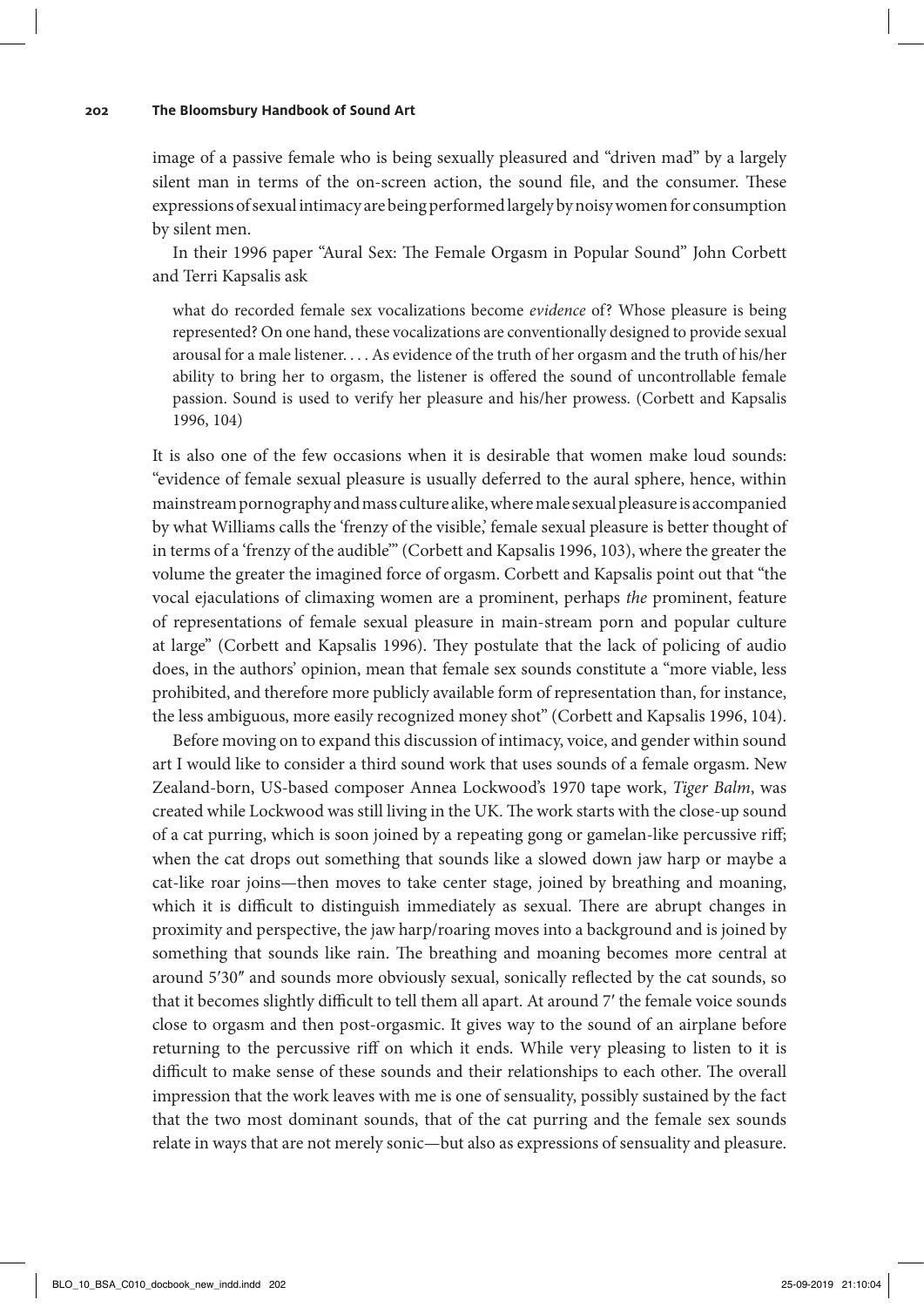This is not the orgasmic utterance of the porn film—a "frenzy of the audible," presented to titillate the male listener, indeed the male commentators on the work have not even recognized or named them as the sounds of sex. The advertisement for the album, which was rereleased in 2017, mentions

a select palette of mainly unprocessed sonic elements chosen for their mysterious and erotic characteristics (a purring cat, a heartbeat, gongs, slowed down jaw harp, a tiger, a woman's breath, a plane passing overhead), presenting at most two sounds at once. As one sound fows organically into the next, their shared characteristics are highlighted, opening a space of dream logic and mysterious associations between nature and culture, the ancient and the modern. (Forced Exposure n.d.).

#### Writing about it in *Source: Music of the Avant Garde, 1966-1973* Bill Smith is a little more observant

*Tiger Balm* (1970) begins with a recording of a purring tiger (a sound that should be familiar to any cat owner) over which other sounds—some produced by musical instruments, others not—are gradually layered on top of each other. About seven minutes in, the sound of a woman having an orgasm emerges seamlessly from the sounds of animals breathing and then recedes, just as seamlessly, into the sound of an airplane. It's pretty provocative stuf. (Smith 2014)

*Tiger Balm* came out of Lockwood's interest in the efects of sound on the body, specifcally "the characteristics across cultures of music used in rituals in which trance is induced" (Cole and Lockwood 2018). Lockwood herself says that

At the core of *Tiger Balm* is the merging of woman with tiger. Starting with the sensuous purring of an old cat, Carolee Schneemann's Kitsch whom I was cat-sitting at the time. . . . I began to assemble other sounds, which I found erotic. A form of vocabulary: a heart beating, the slow arc of a plane passing by overhead at just the right height—I still love that sound, a mouth harp slowed down, recording of tigers mating—a recording I had made at a workshop of people playing Carl Orf instruments in a gamelan like pattern, also slowed down. (Cole and Lockwood 2018)

At the time Lockwood was moving away from the kind of single material investigations that she had been undertaking in *The Glass Concert* (1967–1970) and decided to limit the piece to no more than two sound sources at a time "often just one in order to preserve the individuality of each sound source, and to structure its flow by a form of osmosis, that is, sounds fowing into each other via shared characteristics, such as the disappearing tiger's breath and the slightly rough and breathed arc of the plane fying overhead" (Cole and Lockwood 2018). Lockwood worked out the succession of sounds by dreaming the order "I completely trusted my dreaming mind to come up with a structure which would function the way I wanted it to" (Cole and Lockwood 2018). Whilst Lockwood does not explicitly remember *Tiger Balm* being composed as a feminist statement she does acknowledge that the "oncoming wave of revived feminism at the time was afecting me deeply, it was indeed empowering, becoming more so once I moved to the States" (Lockwood, e-mail correspondence, August 29, 2018) and that in the atmosphere of the time "Carolee's work,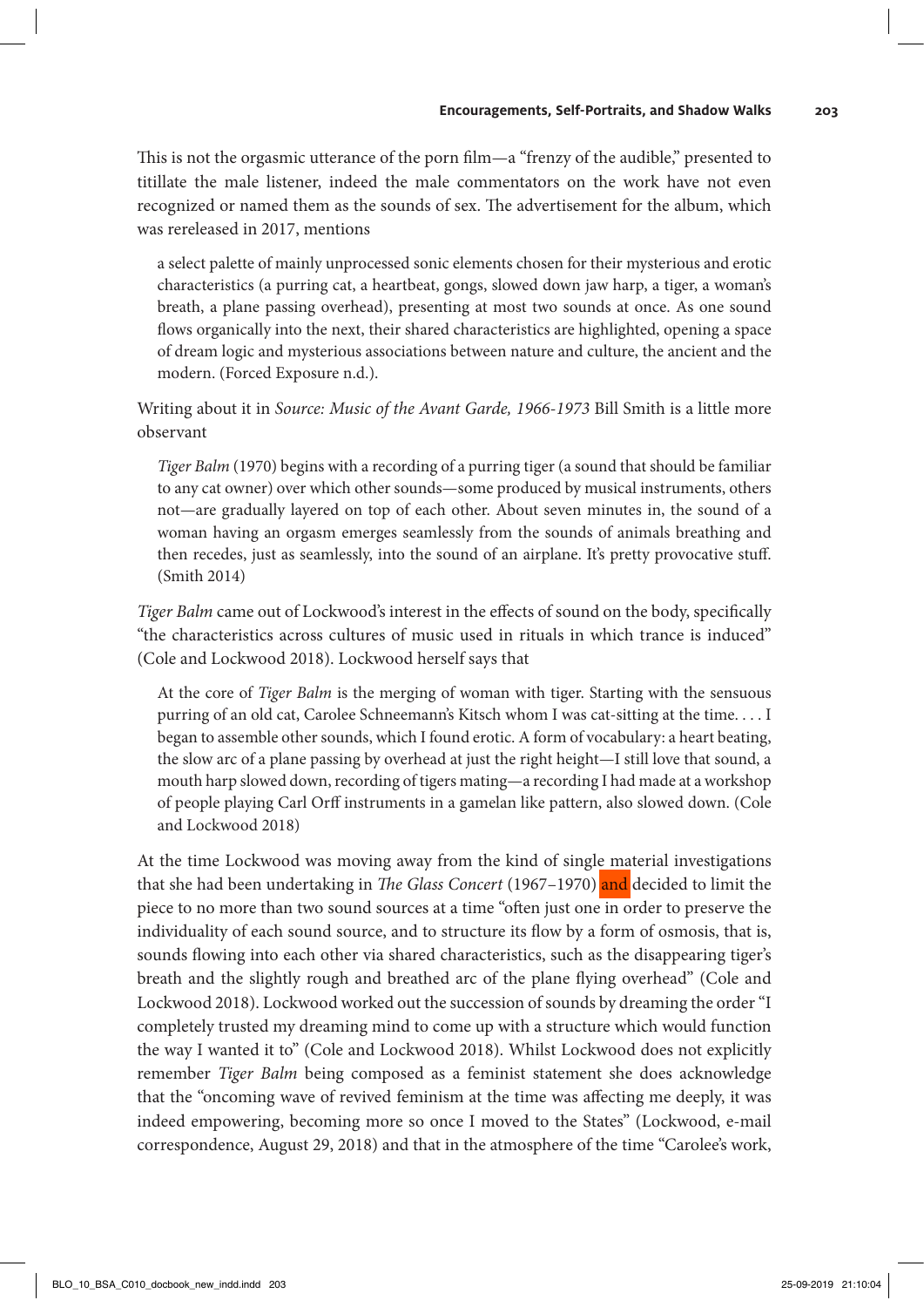for me as for so many others, opened up the possibilities of being directly and openly sexual in one's work" (Cole and Lockwood 2018). In retrospect, however, *Tiger Balm* can be read as a both a concretely feminist provocation inserted into the male-dominated world of 1970s musique concrète and avant-garde music and an antidote, a quiet alternative moment of female-centered sexual intimacy, in sharp contrast to the loud and overblown female sexual vocalizations featured in the previous two works discussed. As such it is both transgressive and a statement of female power and sexuality.

In their own ways each of these works highlights, on the one hand, the transgressive nature of the sound of the female orgasm in public space as well as, on the other, the sort of spaces, such as Internet pornography sites, where these sounds are welcomed and why. Of course it is not only the sounds of female orgasm that are not welcome in public spaces. I have already mentioned previous work in which I have discussed some of the mechanisms through which female (and other nonnormative) voices are demonized and silenced in the public domain (Lane 2018, 2017, 2016) and how sound artists (including Janet Cardif, Hildegarde Westerkamp, Jasmeen Patheja, Mark Peter Wright, Lawrence Abu Hamden, Laura Malacart, and Imogen Stidworthy) have worked to subvert some of these dominant cultural ideologies, but with the exceptions of the "intimate" voices chosen by Janet Cardif and Westerkamp I have not focused on wider notions of intimacy within sound work.

According to psychologist A.C. Gaia (2002), descriptions of intimacy across all categories include: self-disclosure, emotional expression, support, trust, physical expression, feelings of closeness, and a mutual experience of intimacy. While the above discussion has concerned work that focuses on vocalized expressions of female intimacy, specifcally sexual, I would like to turn to look at works that focus on diferent soundings of the physical body, specifcally the breath.

## **Breath: Kaddal, Biswas, Bailey, Westerkamp**

Ever since Henri Chopin's sound poetry experiments with the microphone and the internal workings of his body in the 1950s, sound artists, driven by a wide array of research and sonic imperatives, have used audio technology to explore the intimate workings and processes of the body and through this opened themselves up, directly disclosing their bodily responses and the physical expression of their emotional responses, through sound and vision.

Egyptian-born multimedia artist Khaled Kaddal's live audiovisual performances draw on his experience of the political revolutionary unrest in Egypt between 2009 and 2014, part of which is now termed the Arab Spring. Three performance works, *Trapped Sounds* (2015), *CODE3* (2016a) and *CODE20* (2016b), are informed by and expressive of bodily responses to the volatile nature of the sustained violent political protest that Kaddal experienced. In each of the three performances Kaddal wears a gas mask, ftted with a microphone, which allows him to both amplify and signal process his breathing. The three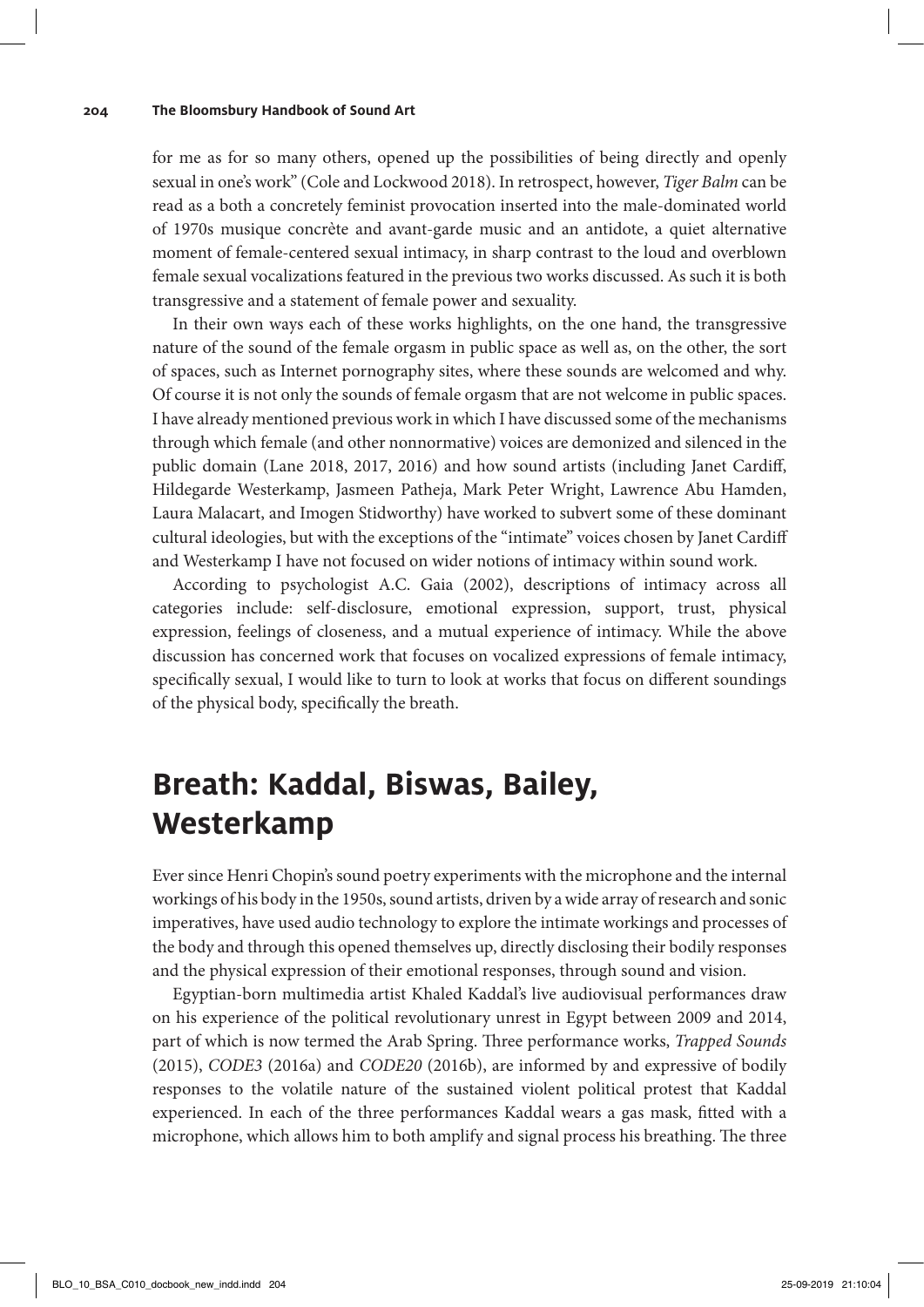performances share other sonic elements including a "hammering" sound, not quite a heartbeat, not quite footsteps, but reminiscent of both, as well as the sound of police beating riot shields; media extracts commenting on the action; feld recordings from protests; high, sine wave-like, synthesized sounds that remind us of both the operation of the nervous system and hearing loss associated with tinnitus; and other electronic sounds that call on sonic metaphors and cinematic soundtracks to both communicate and create feelings of tension. In each of these works Kaddal examines the efect of sound on the body in times of intense sociopolitical unrest and personal trauma and expresses and explores the relationship of the individual to society, the state, and the urban environment. The individual responses are communicated by the breathing and synthesized sounds and have the efect of putting us inside the mask, gaining an intimate and symbiotic relationship with his body in all its fight and flight experiences. The works also share musical and structural elements. These include repetitive and insistent sounds or patterns that have slight variations in pitch and tempo, gradually speeding up or slowing down or changing pitch or timbre until they are almost imperceptibly transformed into something else; as well as extended periods of chaos when it is difficult to differentiate one sound from another, as a result of which the overall efect is ofen disconcerting and stressful. At times over the three performances we hear pulses throbbing and blood pounding and as if it is in our heads: sirens, helicopters, robot armies, and the bleeps of machines mainly encountered in hospital wards. In *Trapped Sounds* (2015) and *CODE3* (2016a) we, the audience, are taken on a journey as if we are inside Kaddal's body, we don't really know what or where that journey was, nothing is made explicit, but we feel that we have intimate experience of his physical and emotional reactions and states. In *CODE20* (2016b) the journey is made more explicit. The visual element of *CODE20* is less abstracted than the previous two performances and the conceptual underpinnings of the work are made more apparent.

From the American police radio scanner codes, number "20" identifes an acute trauma case. The performance is a live multimedia representation that explicitly demonstrates different types of listening during political conflicts. On how violent sounds affects the body AQ: Sentence with physiological injuries and psychological traumas. The performance follows "Mapping violent sounds" Zones of Wartime (In)audition" from the book *Listening to War* by J.M. Daughtry, taking his affects the body'. concentric listening zones as a score to form the piece. (Kaddal 2018)

beginning 'On how Is this error in the original?

During the performance words are projected, they are a score for Kaddal but also a guide to the audience informing them about the journey that they are on, carried along by the intense, immersive sound experience. The piece starts with Kaddal's breath through and amplifed by a gas mask. As we are enclosed by it projected words start to appear on the wall

First, it starts with running! [In hale] [Ex hale] Heart beat "What are we running from?" "I don't know" "Hahaha." (Kaddal 2016b)<sup>1</sup>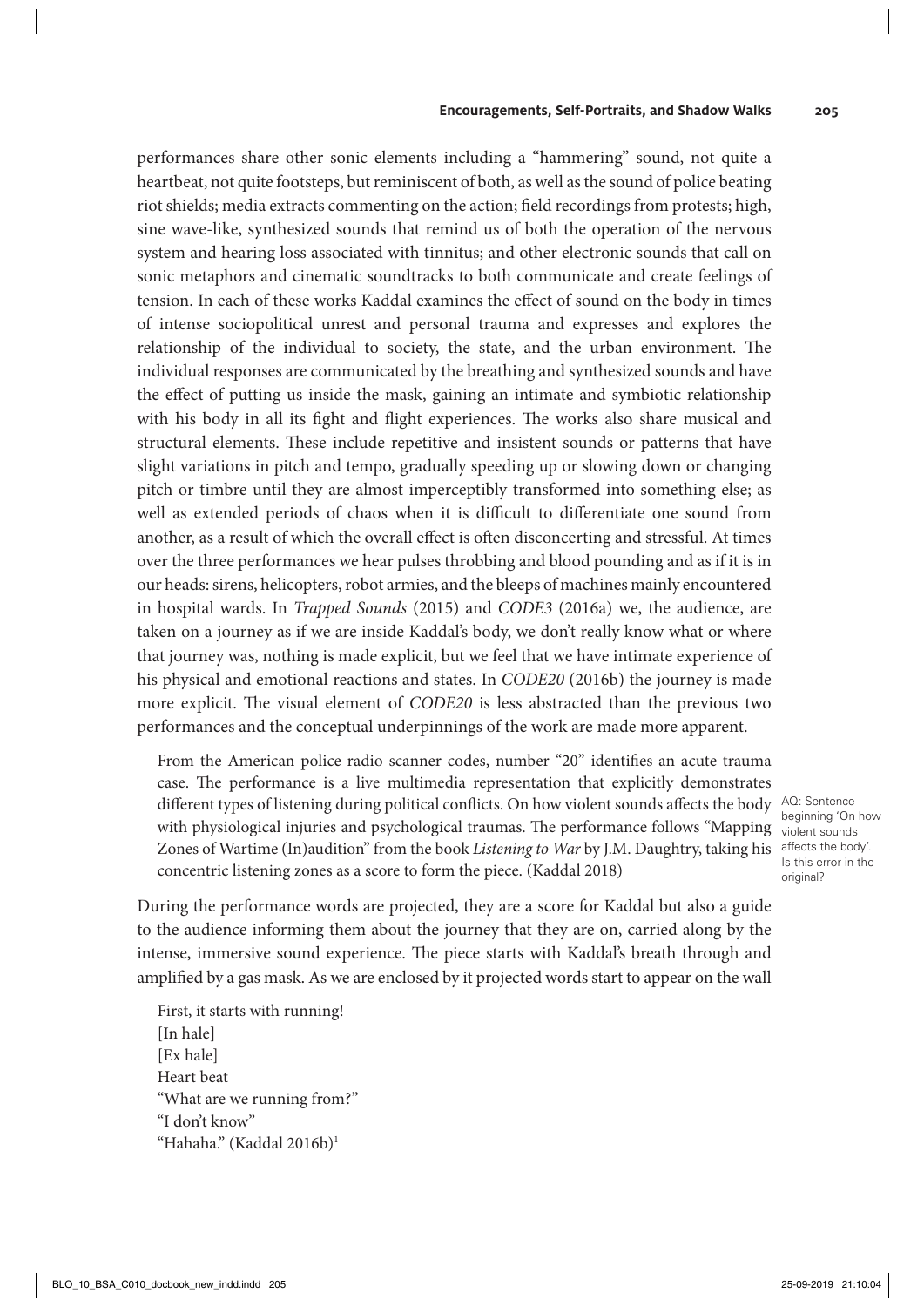We don't know whether these are instructions from him to him, from him to us, or from someone else to him, but we are implicated through the intimate enclosure in his breath as it responds to the sonic memory of the events to which the words allude. The breathing continues, the words continue describing states and, once again, possible instructions "Listening to: Conficts, Seduction, Alert, Distress, Anxiety, Traumas, Violence Memories, Attack, Terror, Fear, Clashes, Authority, Warfare, Militant, Riots" (Kaddal 2016b) but the threat and the anxiety that creates them remain unspecifc. As the sound builds we are given more of an idea about what we might be listening to. Text projecting the zone analysis identified by Daughtry (2015) takes us through four zones: Zone 1: The audible inaudible; Zone 2: The Narrational; Zone 3: The Tactical; Zone 4: The Trauma: "The skin listens, The chest listens, The hair listens, The viscera listens, The ear listens, The body listens" (Kaddal 2016b) and these are accompanied by two moving image projections. Sounds come and go but we are always left with the sound of the breath and the electronic sounds. The performance ends with the high sounds, the breathing and images and sounds of a burning microphone popping, booming, and cracking like the sounds of gunfre and explosions.

Kaddal invites us to share these experiences with him, not through a vocal invitation but by immersively enveloping us in the sounds and responses of his body. We look at the same screen that he looks at—we see the same words that he sees, the words both trigger his emotional responses, and in turn ours, and guide us as to why we are feeling them. Kaddal ofers us a degree of emotional intimacy—we are invited both to earwitness and to share in his trauma. In contrast with the seductive invitation that Janet Cardiff offers in works such as *Louisiana Walk 14* (1996) where she "begins by placing us in an internal environment and her voice immediately establishes intimacy through her tone, her words and her proximity. She whispers in your ear, a close friend or lover inviting you to follow and stay with her wherever she leads" (Lane 2016). Kaddal's amplifed breath is not so much an invitation to, but an offering of, intimacy through the mediated sharing of his emotional experience. Investigating men's experiences and perceptions of intimacy, Patrick and Beckenback (2009) " posed the possibility that men use means other than stating feelings in order to express and receive intimacy in their relationships" and that " women are encouraged to focus more on relationship. Men socialized to focus more on task may, for example, complete a chore to demonstrate intimacy for their partner" (2009, 49). While we, the listening audience, are not intimate partners we recognize that Kaddal has completed a chore or rather a performative action that demonstrates intimacy for us.

The intimate experience of mediated breath and entrainment also occurs in a work by UK-based artist Ansuman Biswas. Biswas practice encompasses music, flm, live art, installation, writing, and theater, much of which is influenced by his vipassana meditation practice and various methods of mind and body control. In common with Kaddal much of Biswas' work is "performative" in that his physical body is present and at the center of the work. Sometimes Biswas cannot be seen, he is hidden, but the event still centers around his presence. In *CAT* (1997) Biswas remained sealed in a light- and soundproof chamber for ten days. Nothing entered or exited the box and all the time that he was in there Biswas attempted to maintain continuous, detailed observation of all sensory phenomena. For *Manchester Hermit* (2009) Biswas spent forty days and forty nights alone in the Gothic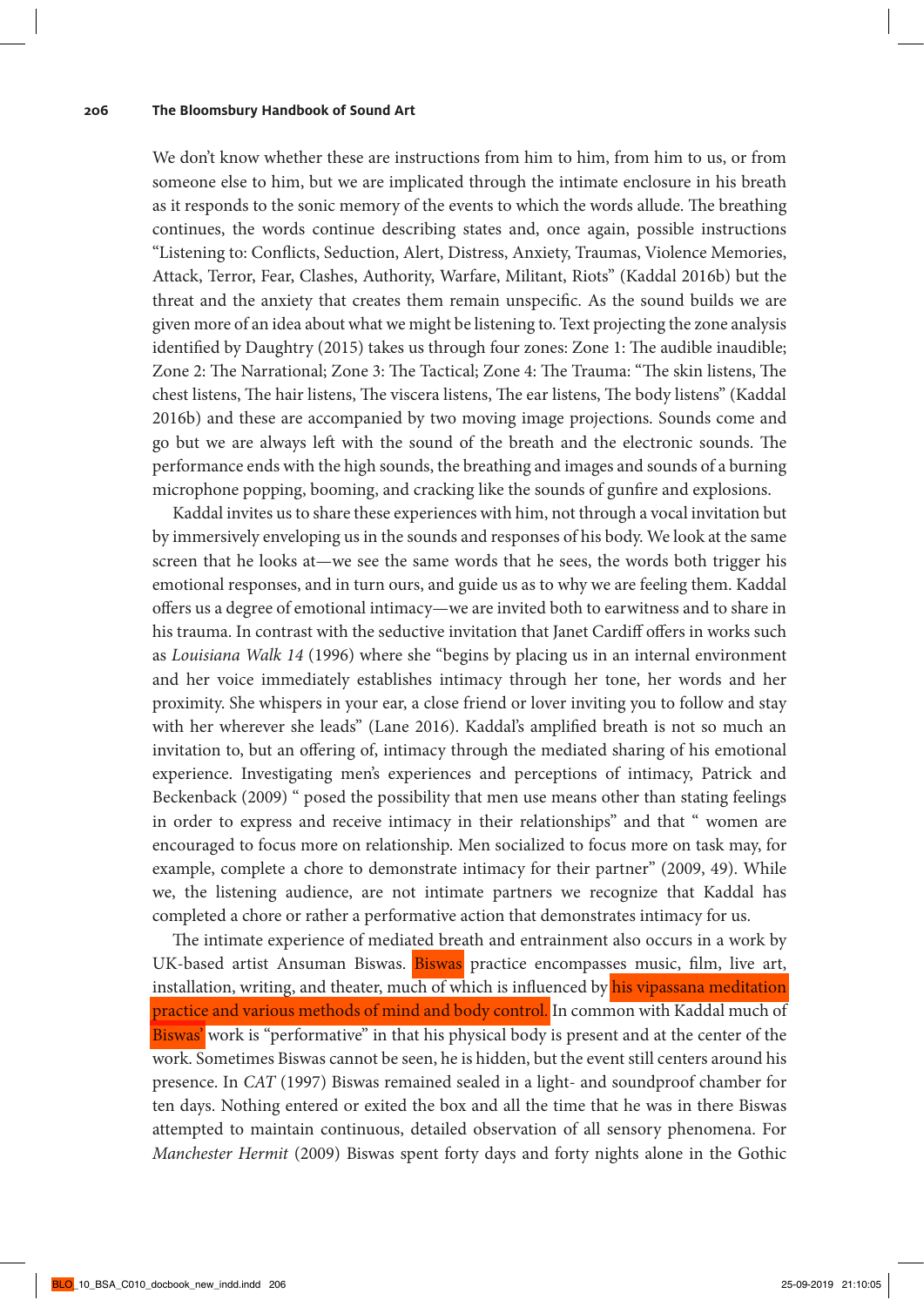Tower of Manchester Museum. He was physically isolated but visible 24 hours a day via a webcam.

Biswas' 1999 work *self/portrait* was also a durational performance in which he shared with us the minute fuctuations of the emotional and physical states of his body. In a weeklong performance at the Now99 Festival in Nottingham the artist sat opposite a video screen onto which his image was projected, modifed by the signal from an ECG, which measured his heart rate in real time.

As my thoughts and emotions fow and change, along with myriad biochemical reactions, so my heart rate slows and speeds. The heart pulses like a bass drum around which all the other rhythms of the body organize. Small electrodes on my skin pick up this electrical weather and feed it into the computer. The view from outside is also fed into the computer via video. The internal and external views are mixed together and projected onto the wall. (Biswas, e-mail to author, August 30, 2018)

Biswas transmitted and communicated three main emotional states (agitation, appreciation, and concentration), which correlated with particular physiological data and were mapped to processes within the video software. The system responded so that agitation created very abstract and chaotic patterns, and periods of calmness and concentration caused the image to become very clear and focused. Biswas was literally sharing every emotional and physical fuctuation with us, second by second, as we witnessed his attempts to entrain all his bodily rhythms through meditation and the breath. The work challenged the very idea of intimacy. On the one hand it fulflled at least three of Gaia's (2002) features of intimacy, namely self-disclosure, emotional expression, and physical expression, but it also removed the subject from himself—making him an object of perusal or study, both by himself and by the audience. Biswas had made himself the subject of his own experiment and, while at once controlling and also disconnected from his own reactions, he opened himself up and placed those physical and emotional responses for him and us to study. Kaddal shared this approach when talking about *Trapped Sounds*, saying "At that time, I wanted to bring myself as a biological example, and start to refect on our psychological experiences resulted from the political transformation in Egypt. Just like laboratory mice" (Kaddal, e-mail to author, September 13, 2018). In both cases Kaddal and Biswas chose to put themselves under scrutiny and bare themselves, physically and emotionally, to the audience. Patrick and Beckenbach (2009) have noted that, when examining gender-role socialization, women are more likely to negotiate situations from a relational context, while men adopt an autonomous stance with others. Kaddal and Biswas are both focused on themselves and their experiences, which they enact in front of us largely signaled by the sound (or the power) of breath. We are invited to witness and to some extent partake in an intimate sharing of these experiences through multisensory and multimedia means that by and large transcend the use of verbal communication.

London-based composer Ain Bailey's 2014 work *Breath* exists as both a fxed media and a performance piece. In common with Hildegard Westerkamp's 1990 work *Breathing Room*, one of three electroacoustic pieces with that title, it primarily uses the sounds of recorded breathing. However the similarity ends there. Westerkamp's three-minute *Breathing Room*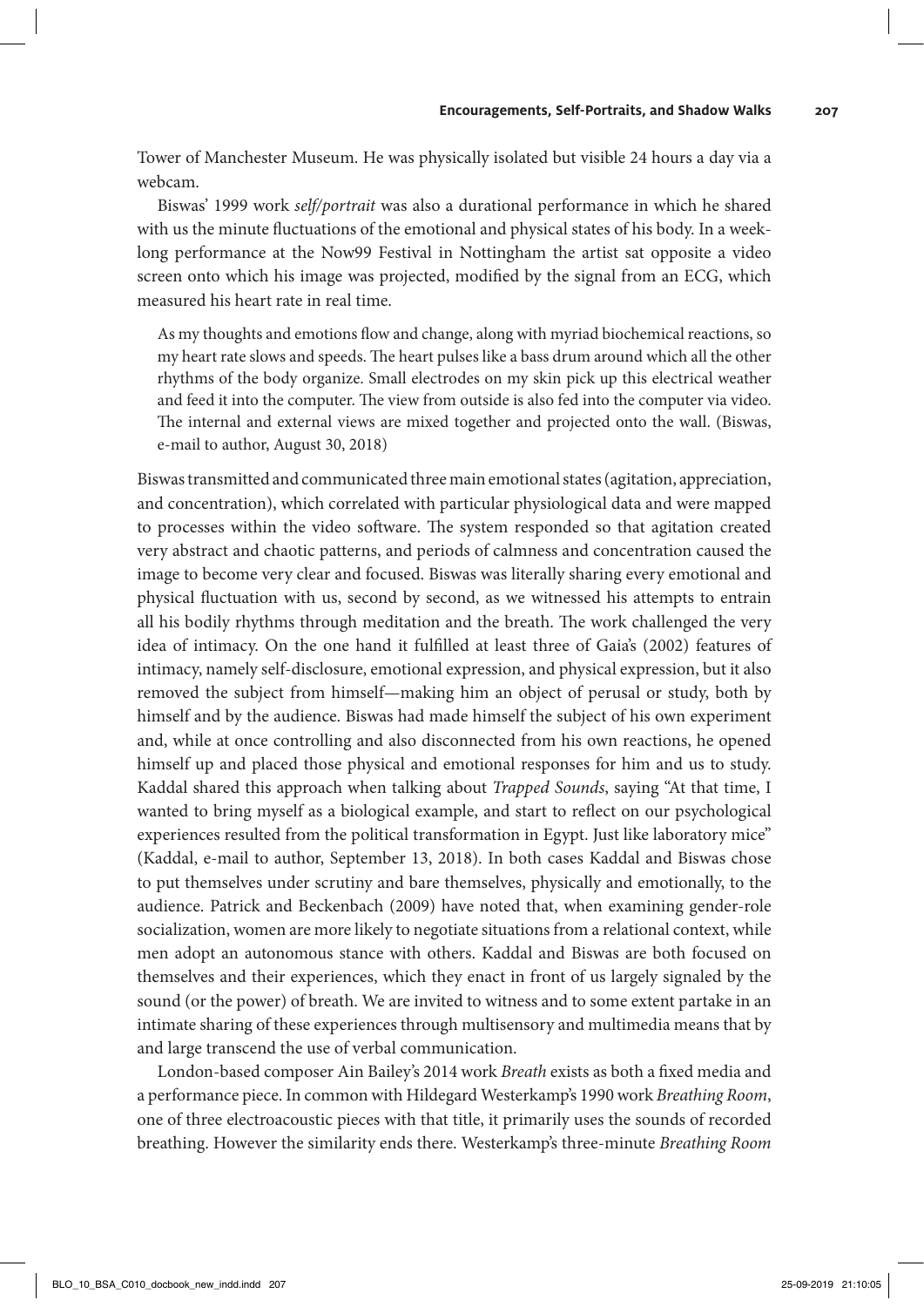is a series of musical deep breaths that nourish the listener and celebrate the ability to breathe within the natural world. Bailey's *Breath* was written in response to listening to the last breaths of her mother as she passed away "one of the most chilling sounds I shall probably ever hear" (Bailey, e-mail to author, 9 September 2018). These breath sounds are heavily processed and the work is open to many metaphorical interpretations—ofen full of an energy that it is difcult to decipher—sometimes angry, sometimes sympathetic. We are never quite sure whose experience is being expressed, that of the mother or the daughter, although we feel they are entwined and symbiotic. The piece starts with a long oscillating sound that moves transcendentally upward and away. Soon it settles into the breath sound that is central to it throughout—a mixture of a death rattle and a cry for help, which starts, occurring regularly, only to stop suddenly, falter, and then start again, losing and gaining rhythm all the time. *Breath* is constructed from only one or two recorded breath sounds that frequently fracture into smaller grains and harsh ancillary rhythms, as if we are witnessing the transformation of the breath, and life itself, into smaller molecules. At times the sound is terrifying as if there are encounters along the journey; it is not smooth, but it keeps moving at an inevitable and unforgiving pace, full of tensions, its stops and starts marked by abrupt changes. "Tis sound performance transforms the entirety of the space into a breathing organism . . . an immersive experience of visceral wake work" (Akademie der Künste 2018). Bailey does not put herself at the center of this work. In performance her role is limited to the electronic manipulation of sound. The sounds are the central protagonist in the work. It is an intimate expression of grief, raw and pained, and at the center we can sense the relationship between the two women, mother and daughter, with all its inevitable tensions and contradictions. We are never sure whose experience is being expressed, it feels like an amalgamation of the experience of the dying mother and the witnessing daughter, and we earwitness both these experiences at the same time, in relation, and totally intertwined.

These works, which each focus on the breath in different ways, have invited the audience to share as powerful an experience of emotional and physical intimacy as might be expected from sound. In each case we have been enveloped in the experience—on the one hand, with Kaddal and Biswas, the enactment and reenactment of intimate physical and emotional reactions and experiences, and, on the other, with Bailey, a powerful emotional trauma and tribute that has both invited us to witness the multifaceted nature of grief, life, and death and the mother/daughter relationship.

### **Voice: Hojo, Corringham, Karikis**

Of course sound can used be a tool to refect on the intimate relationships of others as well as representing the artist's own intimate relationships and experiences. This can be particularly pertinent for the investigation of gendered communication.

Tomoko Hojo's 2018 work *I am listening to you*, is both a live performance piece with a score and an installation. The work,<sup>2</sup> is based on an interview conducted by Andy Peebles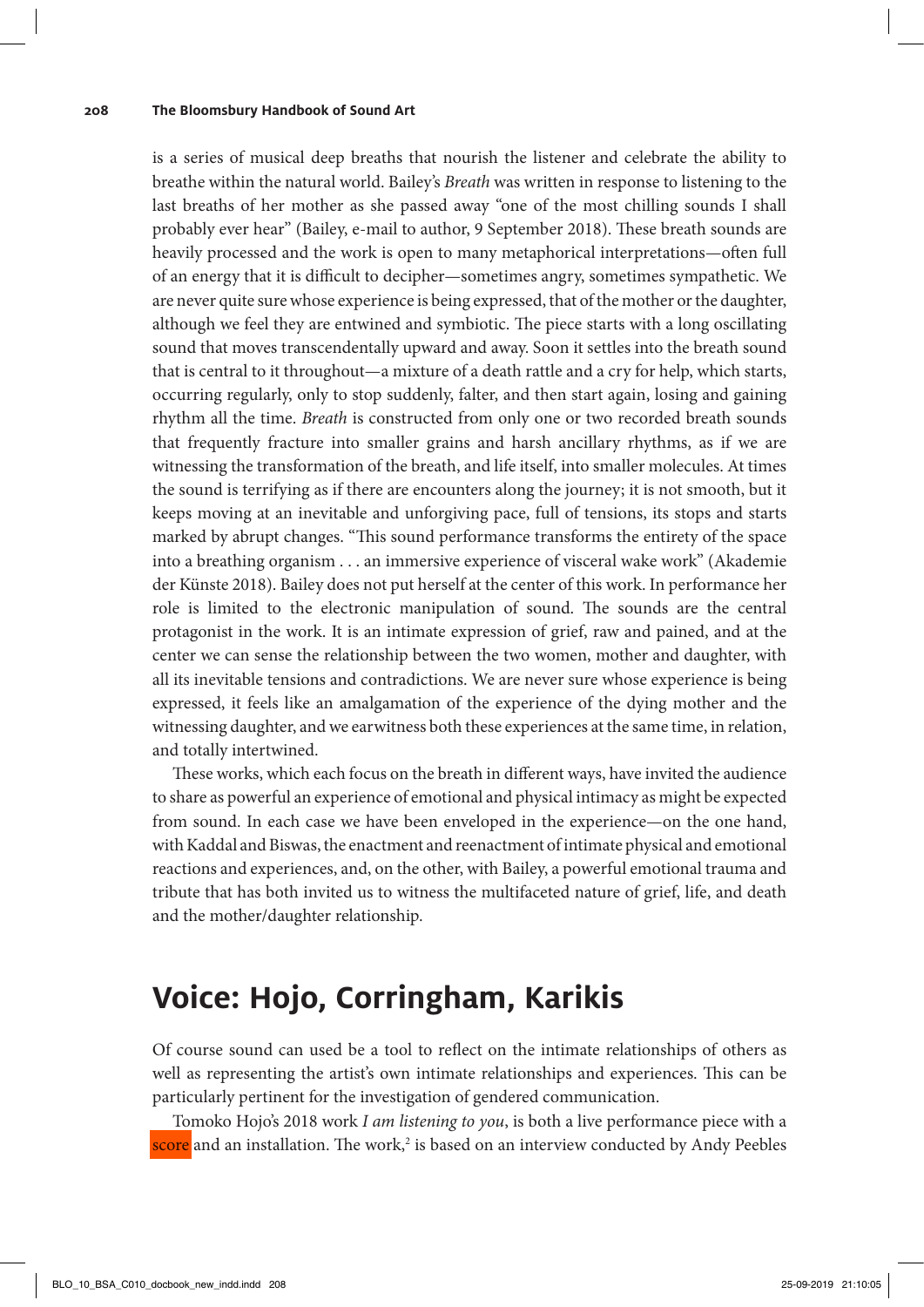with John Lennon and Yoko Ono on December 6, 1980, for the UK's BBC Radio One. We now know that the interview was in fact conducted two days before Lennon was shot and killed in New York. The performance starts with Hojo sitting behind a microphone and a music stand facing the audience. She is still and quiet. Afer about 17 seconds she looks directly at the audience and makes a small vocal sound "nn," afer another ten seconds or so she repeats it, slightly differently. The performance progresses like this with Hojo interjecting small quiet vocal sounds into the room on average around every ten seconds. Once in a while she says a few words, "I was in the basement," "No No," "I was preparing before the opening," "Indica gallery" (the London gallery where she frst met Lennon in November 1966), "No no," "He didn't explain it really," "He just sort of kind of" (Hojo 2018a) but mostly they are small interjections and a few small laughs

Ono was ofen muted and mostly accompanied his speech by laughing with high sof small voice. In Japanese society, people insert "aizuchi"—a sort of backchannel such as "huh" or "yeah"—quite often during the conversation, to let the other speaker know that they are actively listening. Although Ono seems to inhabit this specifc behavior, there is equally an absence, a meandering in a diferent time and place. Listening becomes the act of imagining unspoken words, and gradually shifs into a fuidity between listening and speaking, and voiceless voices hidden under discourses would become audible. (Hojo 2018b)

Tis continues for around eight minutes, at which point Hojo gets up and leaves the stage and starts to manipulate four small lo-fi playback devices scattered around the performance space among the audience. Each device plays back diferent sounds including breathing, laughter, and little bits of the speech that are also featured in the original performance. These sounds are free to pervade and inhabit the space until they are turned off after about six minutes. Tis subtle work can be read on many levels. On the one hand it is notable that in the space of the eight-minute frst section of the interview that Hojo has used, Ono sounds only thirty-eight times—each sounding being very small and many of them no more than a faint breath, which, if listened to carefully, merely denotes that she is there. She says less than seventy words—none of them in full sentences. Tis is not necessarily noticeable within the original interview, which is very much dominated and moved along by the force of Lennon's personality but it becomes much more apparent when Ono's sounds are isolated and inserted into the silent performance venue where each interjection seemingly "echoes" or resonates through the silent space and time surrounding it. In the second half of the work the recorded segments sound and resonate through the space and occupy it much more fully, on the one hand reinhabiting the space, on the other emphasizing how very little, both in terms of amount and the content, that Yoko has been able to say. Ono's interjections into that conversation, now so long ago, ventriloquized through Hojo's contemporary presence, somehow add a poignancy to the work, We, as contemporary listeners, know that two days afer these utterances Ono would never again be able to talk to Lennon, her husband and close collaborator. Removing them from Ono's recorded voice and transferring them into Hojo's performing voice allows us to consider them as objects, which add some sort of commentary on the relationship, or at least the public manifestation of it. The visible presence of Hojo as a young woman artist from Japan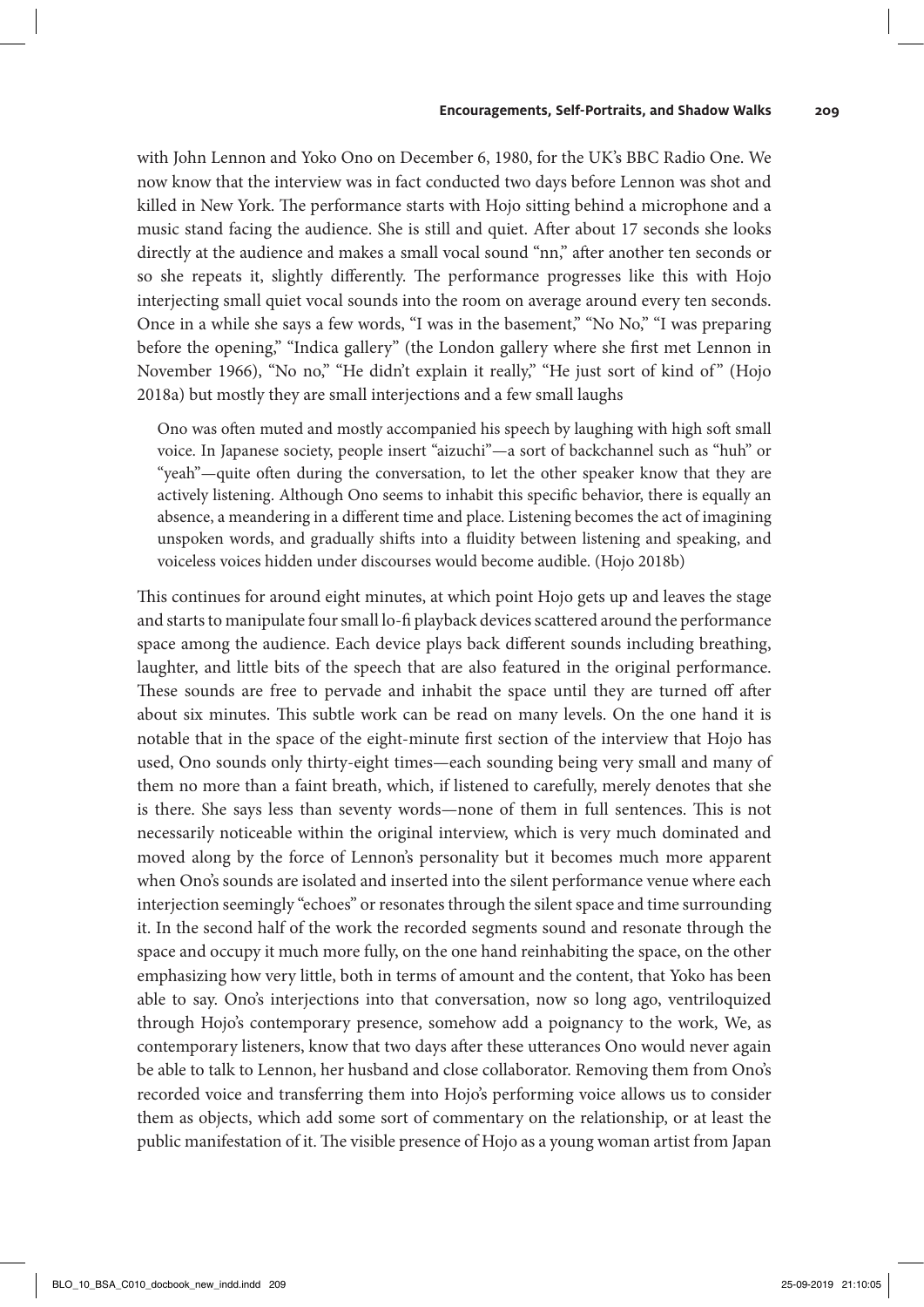operating within Western Europe also invites thought and comparison about the nature of both race and gender historically and contemporarily.

US-based sound artist and vocalist Viv Corringham also revoices other people's words. In her longstanding series *Shadow walks* she invites local people to take her on a walk that is special or meaningful for them in some way. Apart from being a good way of engaging with the geography, history, and culture of an unknown place, this methodology is a shortcut to intimate exchanges with relative strangers as, in the course of the walk, they divulge aspects of their lives, thoughts, and feelings to Corringham. "Walking with someone is an act of intimacy. You walk close together, your steps start to match, you move forward together. Yet you both look ahead, not making much eye contact, so embarrassment is minimal" (Corringham, e-mail to author, 6 September 2018). The process usually starts with Corringham asking the person where they are going and why the walk is special to them " that brings forth loads of personal information"  $(Hojo 2018b)$ . This is not a sharing of intimate information, "I try not to talk much but to just listen to them and encourage. But I'm always willing to answer anything they ask or to share things. In fact people rarely ask me about myself, and when they do they are almost always women. Maybe women feel less comfortable with or used to the attention and being listened to" (Hojo 2018b). So far *Shadow walks* has been conducted with around 120 people in almost 30 diferent places including Greece, Hong Kong, the UK, the US, Portugal, Italy, Canada, and Australia. Afer walking with the subject and recording the walk—the conversations with the walker as well as the sounds of place carrying on around—Corringham retraces the walk on her own, guided by the memory of the previous walk. As she does this she revoices her sonic memory of the walk, channeling parts of the conversations with people as well as other sound events heard during her previous journeys along that route. The initial walk usually produced an almost immediate intimacy between Corringham and the walker, "Sometimes I feel things people say are so personal that it is as if they are talking to a close friend" (Hojo 2018b). In the examples of intimate things that people that she barely knows have discussed with her, Corringham gives examples that are much more confessional, "A special walk triggers a lot of personal memories and reflections" (Hojo 2018b). These might range from disclosures of guilt, mental health problems, frustration, or shame, things that would not normally be shared in an hour's conversation with a stranger. She does not necessarily use all that material in her repeated iterations of the walks, but as she retraces the steps that she took with her walker on her own she relives that exchange through an embodied memory:

Everything on the walk triggers my memories. Just walking the route again reminds me where things were said, and ofen the exact words used. I ofen remember a shape to the walk in terms of mood or events and try to use that. I find I don't have to try to trigger memories—just taking the walk again at a similar pace to the original does that. Walking pace is quite important. Once I slow down (usually that's what brings me to the pace of the original walk, especially with an older person) I stop being just me out for a walk. (Hojo 2018b)

She repackages the exchange and even makes it safe through using her own voice and sound making for a public audience, "I'm often careful how much I use of these as I wonder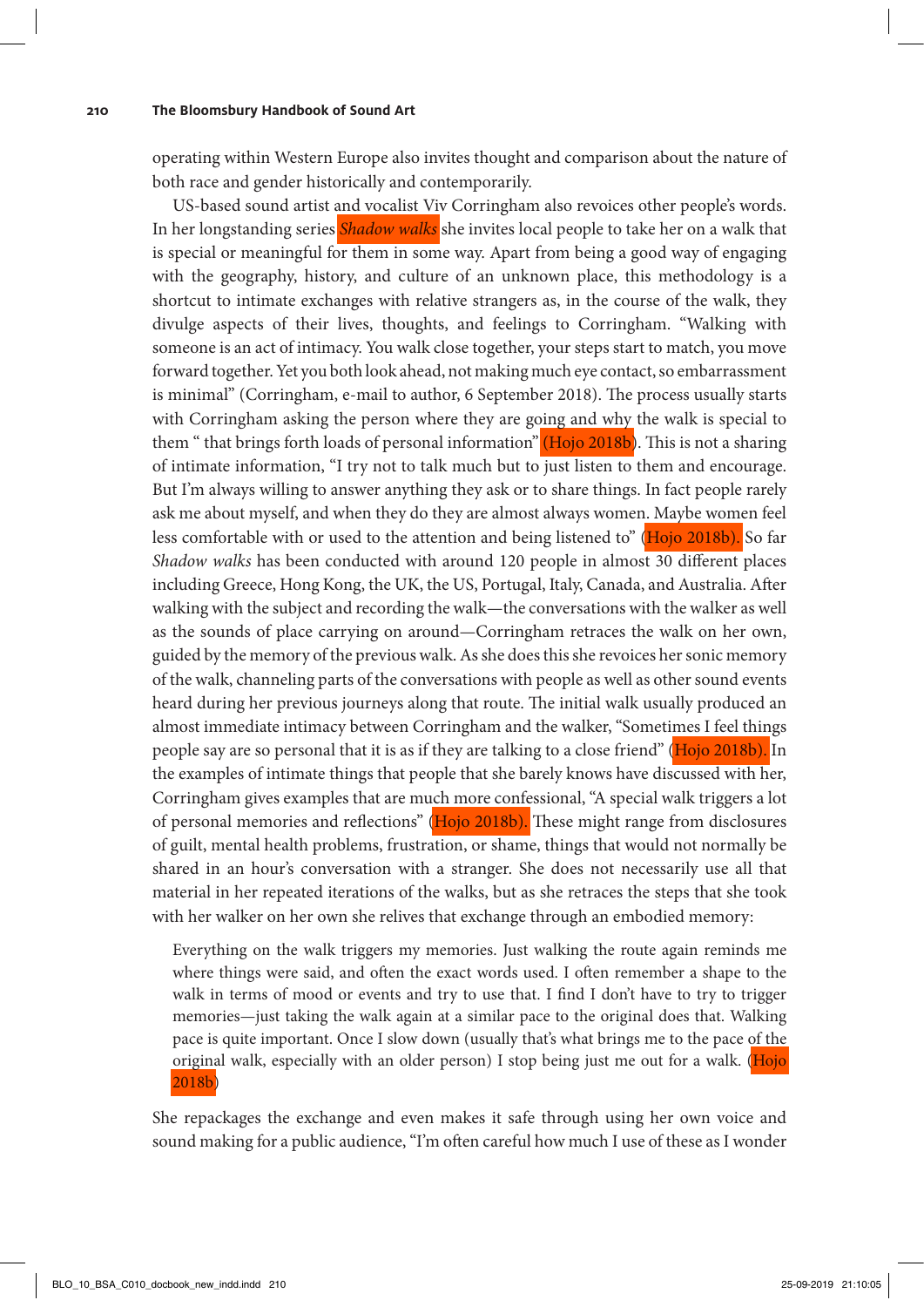how they would feel if they heard their words in a public performance or on radio" (Hojo 2018b)

Both Hojo and Corringham are revoicing the voice of another, someone they have shared some kind of private intimacy with. In Hojo's case it is an older Japanese experimental artist and musician who is also a very well-known, iconic woman, and, in Corringham's, a series of intense but short and fnite relationships that have involved intimate exchange. Both artists go through a process that involves listening and internalizing what they hear, then passing the words and sounds through their bodies in order to revocalize them. In this way they both act as mediums, or transducers, with their voices as the medium through which the original sounds are broadcast in the formality of a performance. This process involves a number of degrees of a kind of physical intimacy ranging from what we imagine or hear, and the temporary closeness of intimacy that each artist has with their subject, to the taking sounds into the body—absorbing, retriggering and revocalizing them. These revocalizations are imbued with the vestiges of that intimacy, they have left one body and been absorbed by another, then reframed, and re-sounded. They gather, in Hojo's case, a poignant gendered refection on the relationship between John and Yoko, which somehow holds empathy and criticism at the same time; and, in Corringham's case, they mark and to some extent validate and formalize intimate experiences and relationships to place that are normally private and enacted in the body or maybe shared with friends or close family members.

A related intimate revoicing can also be witnessed in Mikhail Karikis's video work *Sounds From Beneath* (2012) made with members of the Snowdown Colliery Male Voice Choir, a group of former coal miners from the county of Kent in England. The colliery was closed in 1987 in the afermath of a long and bitter battle between workers and the government to save the UK coal industry. The soundtrack of the video work is entirely based on the sounds that these former miners have carried in their bodies over the last ffeen years or so, the varied industrial sounds of the working coal mine now recalled and vocalized for this work. In the video we see the choir perform the composition at the site of the ex-mine in ways that remind us of both the traditional formality of a performing choir and the formations of picket lines during the long running Miner's Strike of 1984– 1985, which preceded the fnal decline of the UK coal mining industry mentioned above. The revocalized sounds speak of an intimate relation with place and labor, and the visual setting of the work in the former colliery, combined with intimate camerawork, ofen focusing on the faces of these now elderly men, extends this expression of intimacy, once again into a poignant and gendered relationship between the viewer and the lost sounds of people and of a history of past industries. Much of Mikhail Karikis's recent work shows diferent aspects of intimacy, again not the intimacy between long-term friends, colleagues, or lovers, but an intimacy that reveals itself in work that can only have been produced through an intense relationship of trust and sharing. Karikis has long been engaged with exploring the voice as a sculptural material alongside notions and performances of masculinity, society, and politics, particularly in relation to place and labor. His projects, ofen video-based, have, over the last seven years or so, become less theatrical and "composed" and focused more on the groups of people that he has been working with. In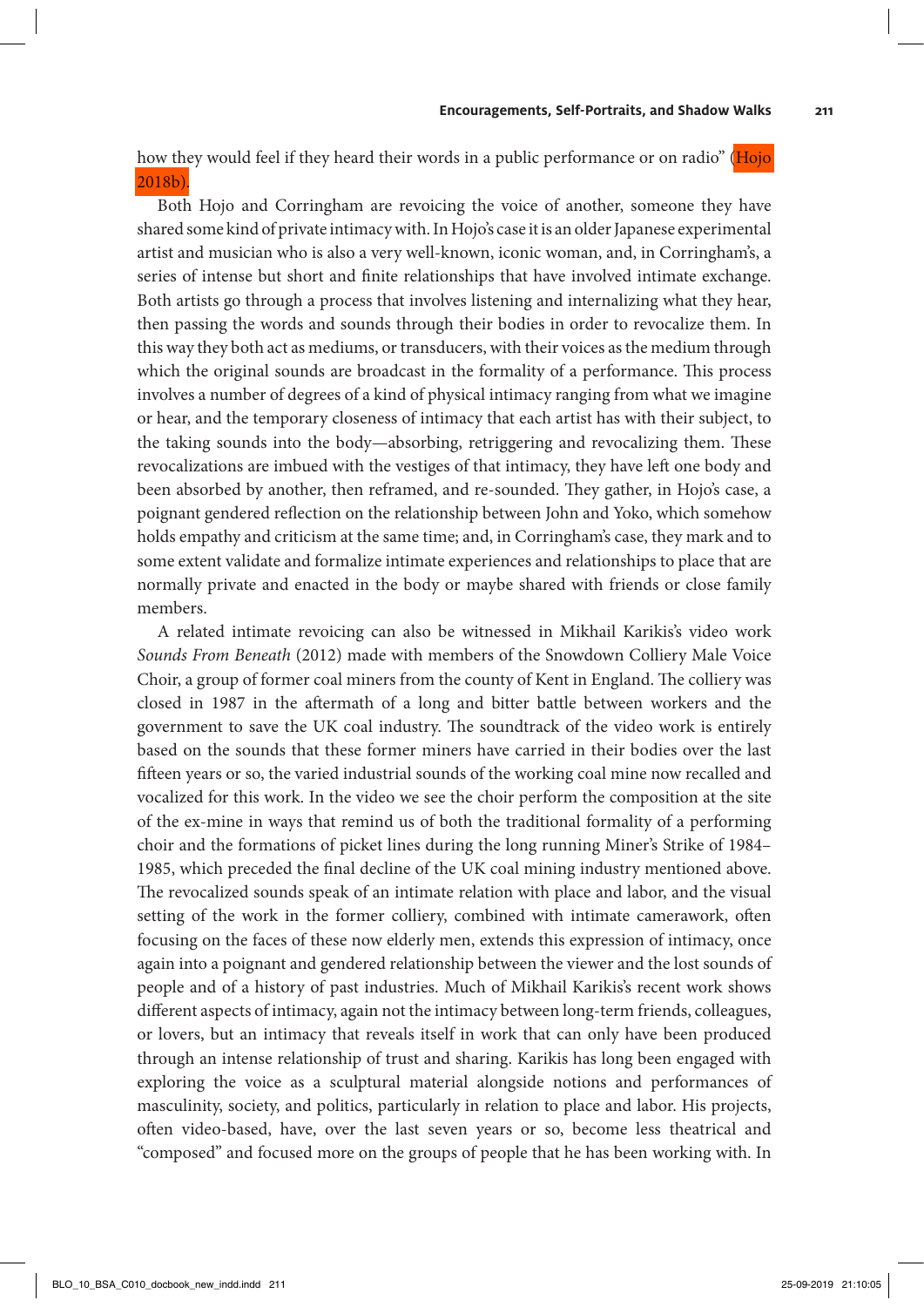*Ain't Got No Fear* (2016) Karikis worked with a group of teenage boys living the Isle of Grain in Kent. The Isle of Grain is not an island but a peninsular at the southern mouth of the Thames estuary as it reaches the North Sea in the southeast of England. It is a site that has been historically and industrially signifcant but is now a militarized postindustrial marshland, and a site of both economic and cultural deprivation. In the flm a group of 11- to 13-year-old boys from Grain travel around their area using their voices as if to embed their own experience on the now ruined but historically charged landscape that they inhabit. They perform a rap song with sounds made from the long-term demolition of the local power station—the 244 meter-high chimney of which is the largest structure to ever be demolished in the United Kingdom, a deconstruction of the past that still saturates the landscape and their lives—feld recordings, and words that they wrote working with Karikis. Their words reflect on lives lived so far in this shadow:

Now I am at the age of thirteen Sitting around playing FIFA 16 Sometimes talking about Black Ops Hanging around the local shops The street's no life but it is ours We go and play for hours and hours. (Karikis 2016) and the place that the landscape might play in their future lives Hope to be sixty years old Thinking of days long ago Dreaming about the fun and pain Enjoying the times on the Isle of Grain. (Karikis 2016)

"The project reveals a way in which industrial sites are often re-imagined by youths with a form of spatial justice defned by friendship and play, the thrill of subverting authority and evading adult surveillance" (Karikis n.d.). But more than that, the film offers a different view of intimacy in the form of an invitation for the listening viewer to have an intimate experience with the six protagonists. It is difficult to say how this happens. On the one hand it is produced by their gender—we have a rare glimpse into the some of the things that matter to a small group of male adolescents, they have bared their experience and performed it to us, and it is presented in such a way that the sharp contrast between the physical "proto-masculine" adolescent swagger and bravado that they exhibit as they move through the landscape and the expressions on their faces as they look directly at us, the listening viewers, emphasizes their vulnerability. On the other hand, as they look as if speaking directly to us we both witness and partake in the obvious trust that they have built up with Karikis who is behind the camera. The result is that we feel that we have had an intimate exchange—they, working with Karikis, have managed to combine self-disclosure, emotional expression, physical expression, and their obvious closeness with Karikis, and this is transmitted through the work to us, giving us the impression and experience of having had a brief intimate experience with these boys.

Each of the works discussed in this chapter has dealt with some form of intimacy through the primary use of the voice or other body sounds. Although I have grouped the works discussed through the primary sound that they feature, the works share many things